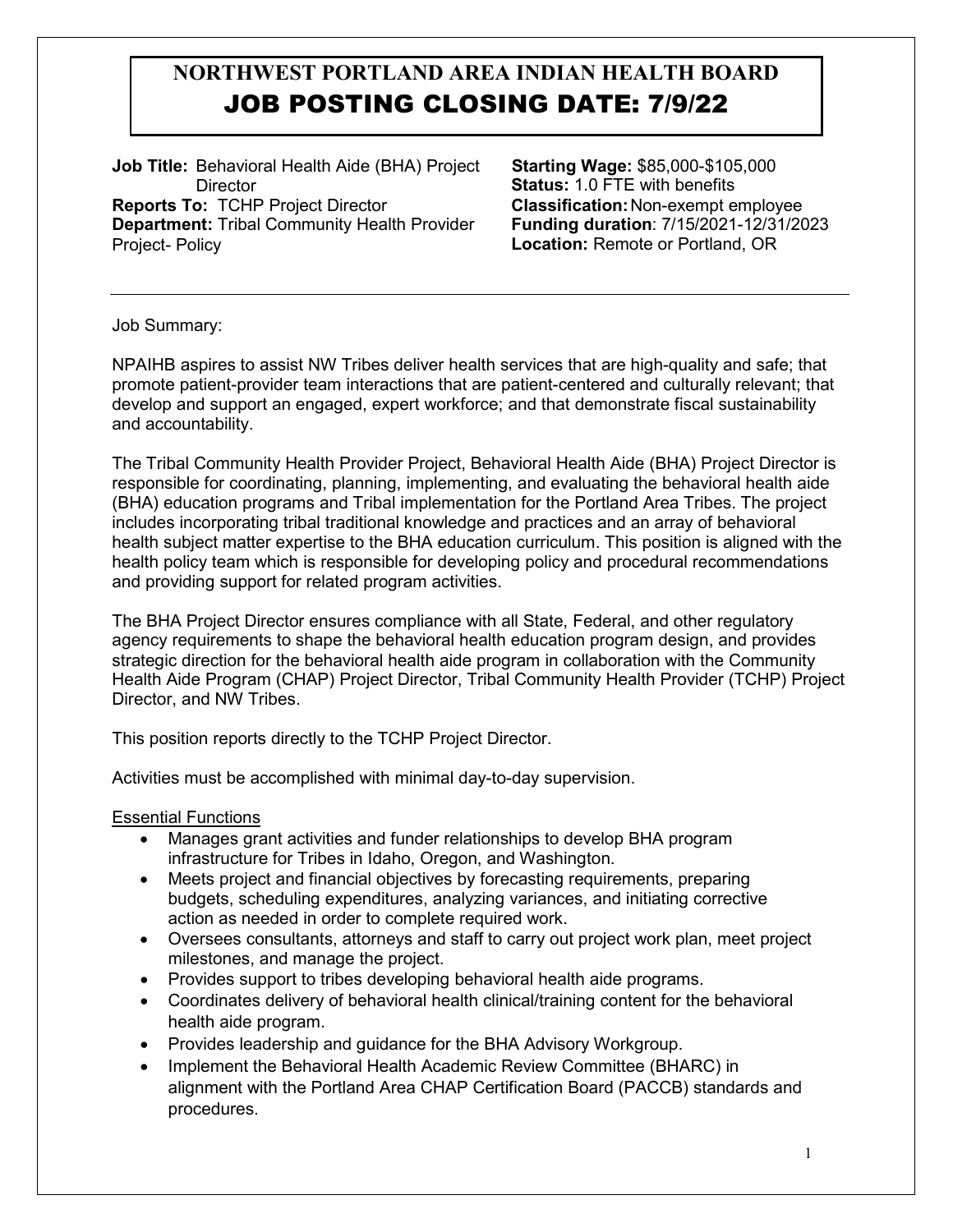- Schedules and facilitates meetings of the BHARC.
- Participates in meetings of the CHAP Board Advisory Workgroup
- Provides expert support to the Portland Area CHAP Certification Board (PACCB).
- Manages the development and maintenance of the electronic Behavioral Health Aide Manual (eBHAM).
- In collaboration with partners, develops content for the eBHAM.
- Develop long term plan for clinical supervisors within the BHA program.
- Work with the NPAIHB Clinical Supervisor to coordinate and manage contracts for clinical supervisors. Work closely with the NPAIHB Clinical Supervisor to coordinate the BHA Clinical Supervision workgroup.
- Work closely with the BHA Student Support Coordinator to evaluate program applicants and determine BHA level placement.
- Work closely with BHA Student Support Coordinator to develop and implement student support initiatives.
- Executes surveys and feasibility studies for improvement of BHAP.
- Facilitates and enhances day-to-day operating relations with Tribes, education partners and other stakeholders, as appropriate to the position.
- Creates and implements capacity building and quality improvement strategies based on the needs of Tribes and or stakeholders.
- Attends the NPAIHB Quarterly Board Meeting (QBM) behavioral health committee meetings.
- Assists local and national partners toward expansion and support of TCHP projects.

### **Project Support Functions**

- Organize conference calls and in-person meetings with project staff and state/federal grant agency project officers
- Work with project team on strategic planning and development and implementation
- Organize training logistics, travel planning, authorization, and budgeting
- Work with project team on tracking and reporting of project work plans and timelines
- Work with project team on evaluation activities and results reporting
- Provide support as required for completion of project activities

#### Administrative Support Functions

- Work with the project director and team to prepare all required project reports.
- Participate in and/or facilitate meetings, workgroups, site visits, and conferences as required to achieve project objectives.
- Submit a Monthly Activity Report (MAR) to the project director at the end of each month.

### **Other Duties**

- Maintain well-organized filing system for documents and computer files.
- Research, and with the approval of supervisor, attend trainings as needed to improve skills that enhance overall capabilities related to job performance.
- Perform other duties as assigned.

#### Standards of Conduct: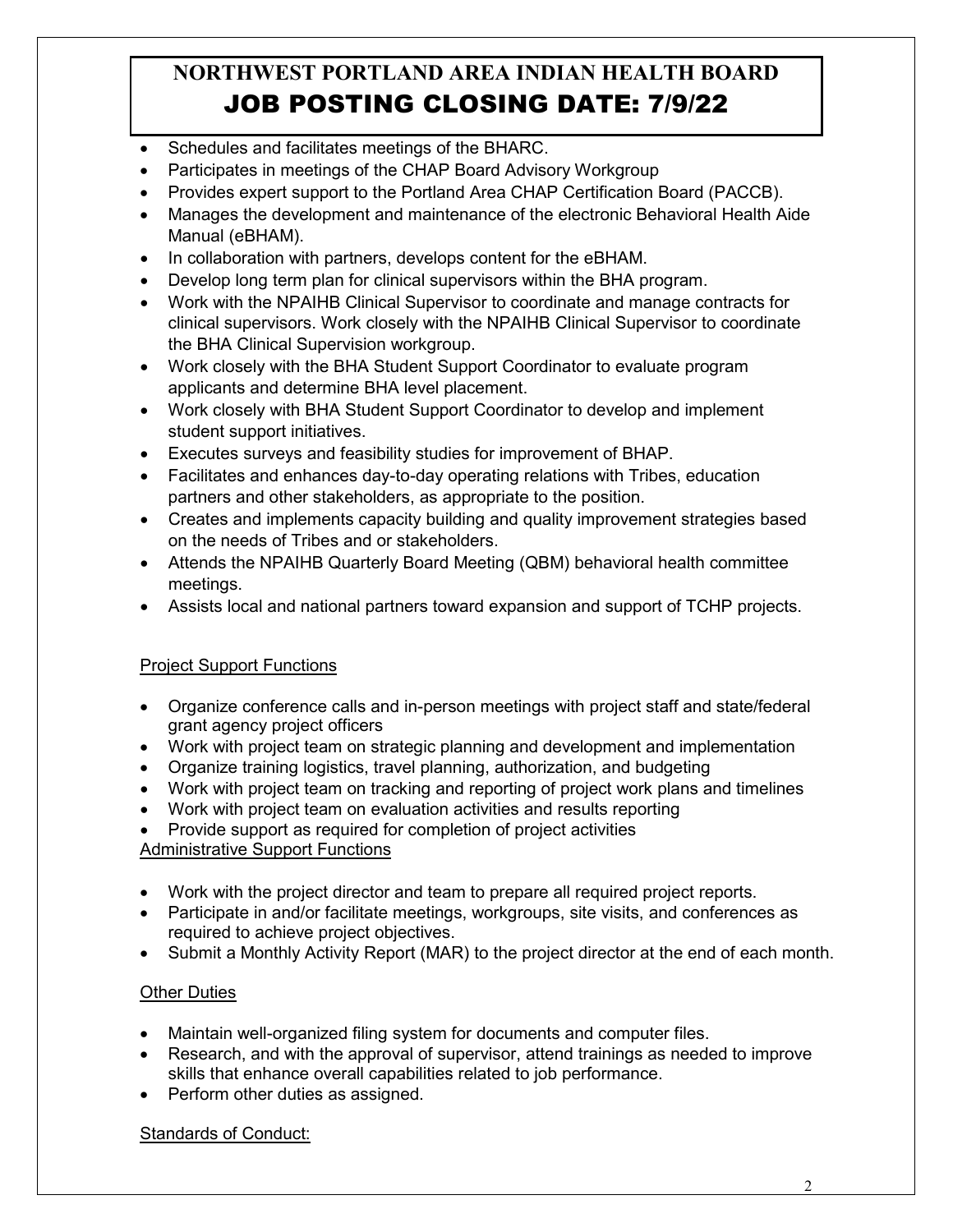- Consistently exhibit professional behavior and the high degree of integrity and impartiality appropriate to the responsible and confidential nature of the position.
- Consistently display professional work attire during normal business hours.
- Maintain a clean, well-organized office environment.
- Participate willingly in NPAIHB activities.
- Abide by NPAIHB policies, procedures, and structure.
- Effectively plan, organize workload, and schedule time to meet workload demands.
- Exercise good judgment and initiative in performance of duties and responsibilities.
- Work in a cooperative manner with all levels of management and with all NPAIHB staff.
- Treat NPAIHB delegates/alternates and Tribal people with dignity and respect and show consideration by communicating effectively.

### Qualifications:

Minimum Qualifications/Transferable Skills:

- Master's in Mental Health, Counseling, Psychology, or Social Work; or Bachelor's with 2 years' work experience in lieu of Master's degree.
- 3-5 years' experience working with tribal communities, tribal organizations, or other AI/AN organizations. Experience with NW tribal communities preferred.
- At least three (3) years of professional experience in a clinical behavioral health setting Experience in Program Management, Financial Management, & Team Building
- Knowledge of or capacity to learn about the local behavioral health treatment system and community resources
- Experience working with patients with chronic diseases
- Professional demeanor and interpersonal communication skills
- Preferred Qualifications/Transferable Skills\*:
	- Preferred Licensed Professional Counselor (LPC) or Licensed Mental Health Counselor (LMHC) in Oregon, Washington, or Idaho
	- Doctorate in psychology, clinical psychology, social work, or public health.
	- Certification as a Certified Alcohol Drug Counselor (CADC) Level II or III

\*Transferable skills: Your transferable skills are any skills you have gained through education, work experience (including the military) or life experience that are relevant for this position. Be sure to describe any transferable skills on your application and clearly explain how they apply to this position.

External applicants must agree to serve a minimum six-month probationary period during which time their employment can be terminated at will. For the purpose of evaluating job performance, internal applicants must agree to serve a minimum six-month probationary period when job duties change significantly.

### **Typical Physical Activity:**

#### **Physical Demands:**

Frequently involves sedentary work: exerting up to 10 pounds of force and/or a negligible amount of force to lift, carry, push, pull or otherwise move objects, including the human body.

**Physical Requirements:** Constantly requires the ability to receive detailed information